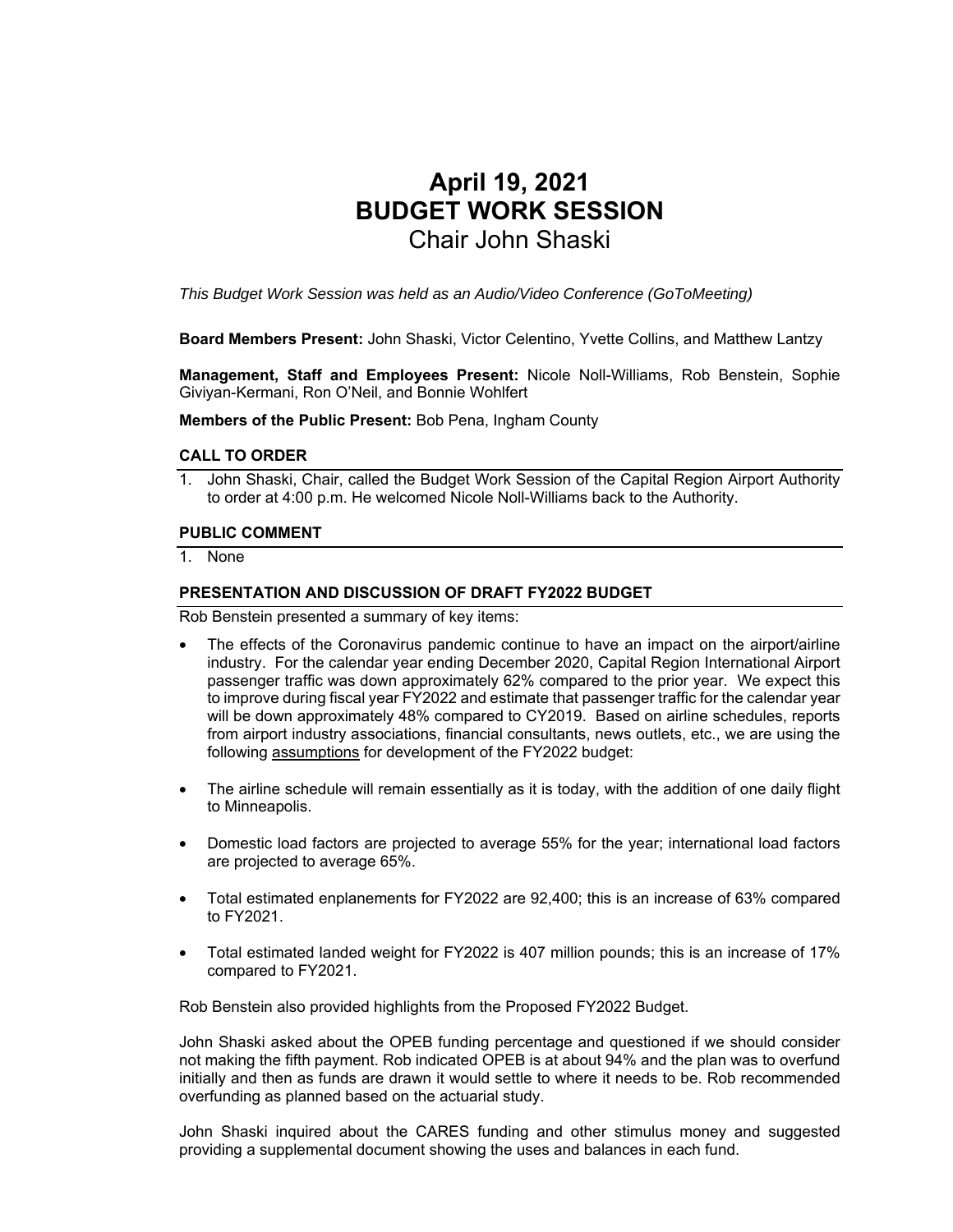Sophie Giviyan-Kermani presented the FY2022 budget in detail covering the following areas:

- Source of Funds
- Use of Funds
- Mill Levy Allocation
- Organizational Chart Changes
- Authorized Positions

Robert Pena asked about the vacant building at the end of Aviation Tech Drive. He wondered if it could be rented out. Rob Benstein explained that the building is owned by Lansing Community College; they still pay land rent. LCC has tried unsuccessfully to sell the building and we have been in discussions with them to restore the site to the original condition.

Victor Celentino questioned the mill levy estimate of 5.69 million (2022) from 5.9 million (2021) since the tax base increased 4%. He suggested contacting Bill Fowler with the Equalization office because he estimates the amount to be 6.1 million. Nicole Noll-Williams advised that her start date is May 10<sup>th</sup> so Rob and Sophie will take the lead on this by contacting the Equalization office.

Yvette Collins asked if the payroll expense includes the open position hires. Sophie reported that all positions from the new organization chart are included.

Referring to the "Expenses by Department" graph, Victor Celentino asked if the Mason 1% is consistent. Rob Benstein explained that Mason expenses are about \$130,000 and is pretty much a break-even operation with fuel sales, land and building rent but Nicole Noll-Williams added that we have seen up to a \$40,000 loss in past years.

Ron O'Neil presented the Capital Budget projects in detail.

Victor Celentino asked if the 1.2 million (SRE) Snow Removal Equipment Maintenance Shop Expansion will be completed in phases. Ron O'Neil stated that if approved, this is a 14-month project for design and construction. John Shaski asked if we have any existing/unused buildings on property (LCC building) that can be used for storage since the price of construction materials is so expensive. Ron explained that we looked at the LCC facility for this purpose but with the existing walls the estimate was around \$800,000 and the equipment would be located on the other side of the airfield.

There was a discussion related to the Moving Target System for Training – Gun Range \$45,000 regarding whether situational shooting training is required and use of the gun range/target system by our mutual aid partners as a way to give back. John Shaski also mentioned that Ingham County is the only tax paying jurisdiction whereas the other two jurisdictions do not participate in the funding of the airport. It was suggested that we share the value of this service with our ex-officio members.

John Shaski asked about asset disposal and Ron explained that used equipment from Lansing is taken to Mason and then sold to other airports although at that point it can be quite old.

Victor Celentino thanked Ron for the thorough Capital budget explanation and recalled the years we had to forego many of these purchases because the money was just not available. He supported the previous comments to encourage the participation of the non-airport funding jurisdictions since the entire region benefits from the tremendous economic impact of the airport. Nicole Noll-Williams added that there have been some sidebar discussions with key leaders in Clinton and Eaton County and with the Federal stimulus money perhaps there may be an opportunity to create some new relationships.